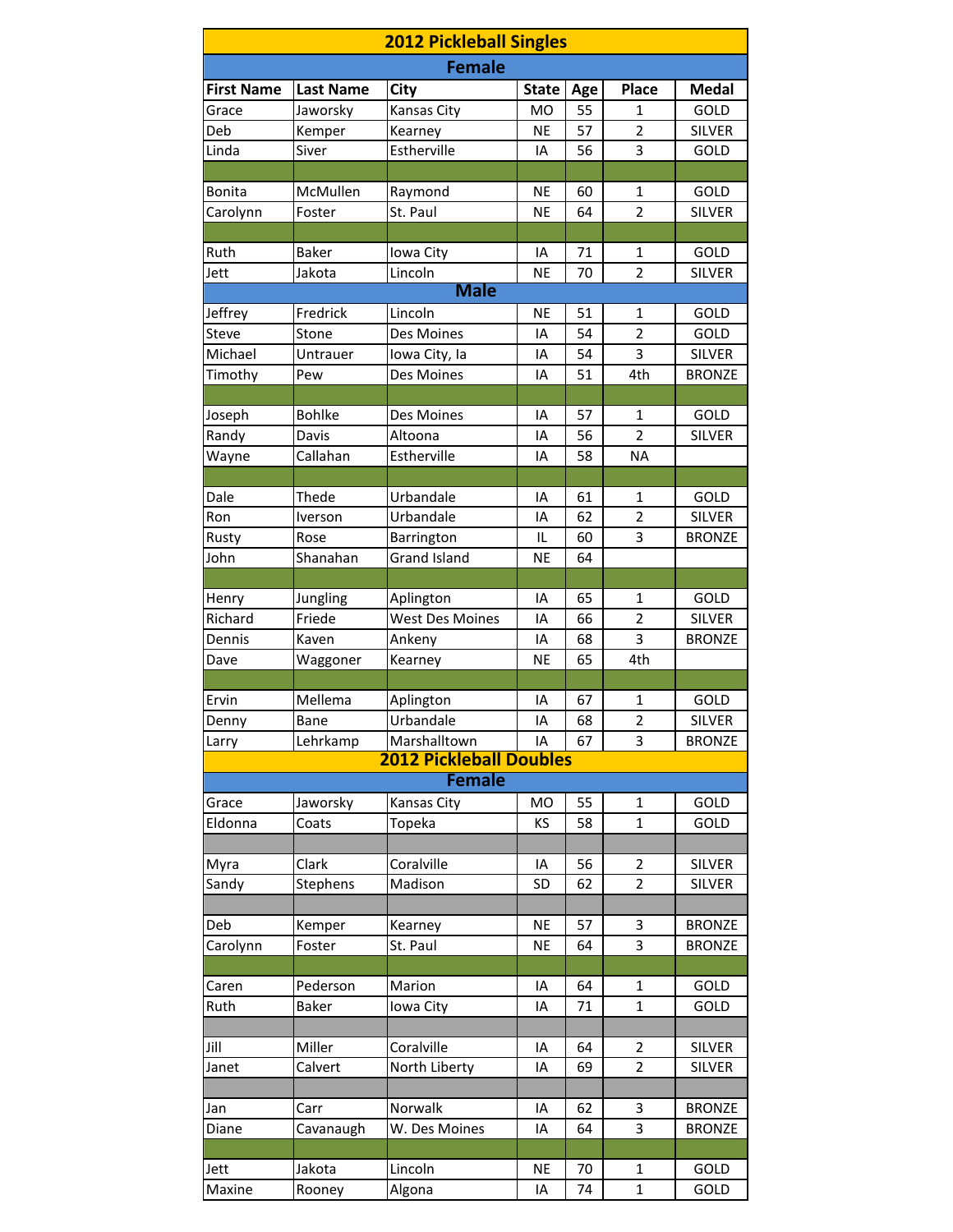| Donna        | Crookham        | Oskaloosa                            | IA             | 70 | 2                   | GOLD          |
|--------------|-----------------|--------------------------------------|----------------|----|---------------------|---------------|
| Sandra       | Haskell         | Oskaloosa                            | IA             | 71 | 2                   | GOLD          |
|              |                 |                                      |                |    |                     |               |
| Marsha       | Griffith        | <b>West Des Moines</b>               | IA             | 70 | 3                   | <b>SILVER</b> |
| Jean         | Minahan         | Des Moines                           | IA             | 70 | 3                   | <b>SILVER</b> |
|              |                 | <b>Male</b>                          |                |    |                     |               |
| <b>Steve</b> | Stone           | Des Moines                           | ΙA             | 54 | 1                   | GOLD          |
| Michael      | Untrauer        | Iowa City, la                        | IA             | 54 | $\mathbf{1}$        | GOLD          |
|              |                 |                                      |                |    |                     |               |
| Jeffrey      | Fredrick        | Lincoln                              | NE             | 51 | $\overline{2}$      | <b>SILVER</b> |
| <b>Brian</b> | Thompson        | Omaha                                | <b>NE</b>      | 58 | $\overline{2}$      | <b>SILVER</b> |
|              |                 |                                      |                |    |                     |               |
| Richard      | Hofeditz        | Roscoe                               | IL             | 59 | 1                   | GOLD          |
| Daniel       | Hofeditz        | Rockton                              | IL             | 66 | $\mathbf{1}$        | GOLD          |
|              |                 |                                      |                |    |                     |               |
| Joseph       | <b>Bohlke</b>   | Des Moines                           | IA             | 57 | 2                   | GOLD          |
| Randy        | Davis           | Altoona                              | IA             | 56 | $\overline{2}$      | GOLD          |
|              |                 |                                      |                |    |                     |               |
| Dan          |                 |                                      | <b>MO</b>      | 64 | 1                   | GOLD          |
| Bill         | Larson<br>Hoots | <b>Blue Springs</b>                  | M <sub>O</sub> | 69 | $\mathbf 1$         |               |
|              |                 | Independence                         |                |    |                     | GOLD          |
|              |                 |                                      |                |    |                     |               |
| Rusty        | Rose            | Barrington                           | IL             | 60 | $\overline{2}$      | <b>SILVER</b> |
| Ron          | <b>Stiers</b>   | Coralville                           | IA             | 68 | $\overline{2}$      | <b>SILVER</b> |
|              |                 |                                      |                |    |                     |               |
| Ron          | Iverson         | Urbandale                            | ΙA             | 62 | 3                   | GOLD          |
| Matt         | Kaschmitter     | North Liberty                        | IA             | 71 | 3                   | GOLD          |
|              |                 |                                      |                |    |                     |               |
| Dale         | Thede           | Urbandale                            | IA             | 61 | 4th                 | <b>SILVER</b> |
| Ron          | Peterson        | Waukee                               | IA             | 68 | 4th                 | <b>SILVER</b> |
|              |                 |                                      |                |    |                     |               |
| John         | Shanahan        | <b>Grand Island</b>                  | NE             | 64 | 5th                 |               |
| Dave         | Waggoner        | Kearney                              | NE             | 65 | 5th                 |               |
|              |                 |                                      |                |    |                     |               |
| Denny        | Bane            | Urbandale                            | ΙA             | 68 | 1                   | GOLD          |
| Dennis       | Kaven           | Ankeny                               | IA             | 68 | $\mathbf{1}$        | GOLD          |
|              |                 |                                      |                |    |                     |               |
| Ervin        | Mellema         | Aplington                            | IA             | 67 | $\overline{2}$      | <b>SILVER</b> |
| Henry        | Jungling        | Aplington                            | IA             | 65 | $\overline{2}$      | SILVER        |
|              |                 |                                      |                |    |                     |               |
| Larry        | Lehrkamp        | Marshalltown                         | IA             | 67 | 3                   | <b>BRONZE</b> |
| Graham       | Smith           | Prole                                | IA             | 68 | 3                   | <b>BRONZE</b> |
|              |                 |                                      |                |    |                     |               |
| Larry        | Unash           | Ely                                  | IA             | 72 | 1                   | GOLD          |
| Duane        | Miller          | Coralville                           | ΙA             | 74 | $\mathbf{1}$        | GOLD          |
|              |                 |                                      |                |    |                     |               |
| Bill         | Holt            | Omaha                                | <b>NE</b>      | 73 | 2                   | <b>SILVER</b> |
| Royal        | <b>Ness</b>     | Omaha                                | <b>NE</b>      | 76 | $\overline{2}$      | <b>SILVER</b> |
|              |                 | <b>2012 Pickleball Mixed Doubles</b> |                |    |                     |               |
| Steve        | Stone           | M                                    | IA             | 54 | 1                   | GOLD          |
| Grace        | Jaworsky        | F                                    | <b>MO</b>      | 55 | $\mathbf{1}$        | GOLD          |
|              |                 |                                      |                |    |                     |               |
| Mike         |                 | M                                    | ΚS             | 54 |                     | <b>SILVER</b> |
|              | Coats           | F                                    |                |    | 2<br>$\overline{2}$ |               |
| Eldonna      | Coats           |                                      | ΚS             | 58 |                     | <b>SILVER</b> |
|              |                 |                                      |                |    |                     |               |
| Michael      | Untrauer        | M                                    | IA             | 54 | 3                   | GOLD          |
| Caren        | Pederson        | F                                    | IA             | 64 | 3                   | GOLD          |